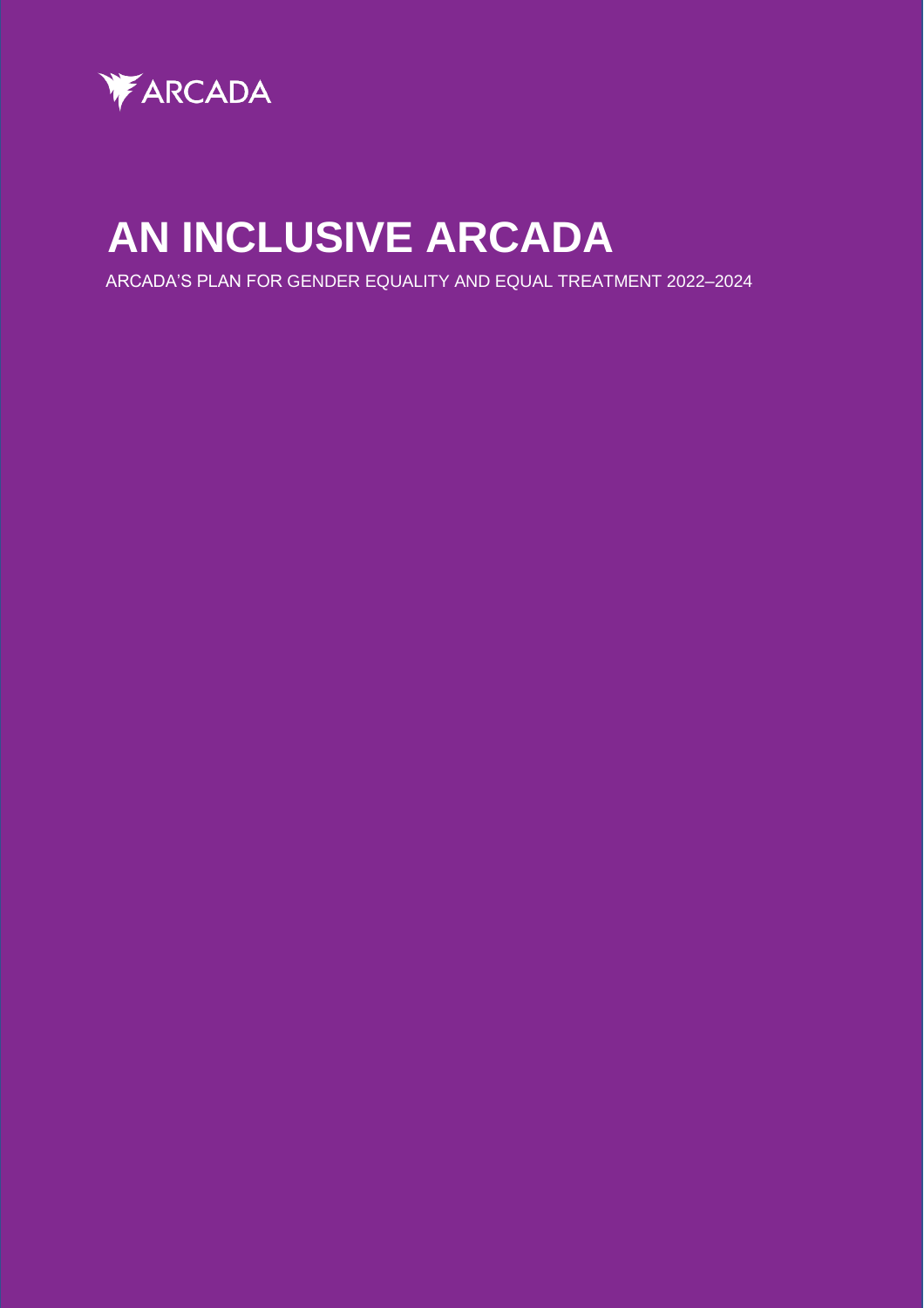| 1. Introduction                                                                      | 3                        |
|--------------------------------------------------------------------------------------|--------------------------|
| 2. Gender equality and equal treatment at Arcada                                     | $\overline{4}$           |
| 2.1 General<br>2.2 Arcada as a work environment<br>2.3 Arcada as a study environment | $\overline{4}$<br>5<br>7 |
| 3. The work for gender equality and equal treatment 2019–2021                        | 8                        |
| 4. Focus area for the work for gender equality and equal treatment 2022–2024         | 8                        |
| 5. The organisation of work for gender equality and equal treatment at Arcada        | 9                        |
| 6. Communicating the plan                                                            | 10                       |
| 7. Follow-up and assessment of the plan                                              | 11                       |
| 8. The plan's entry into force                                                       | 11                       |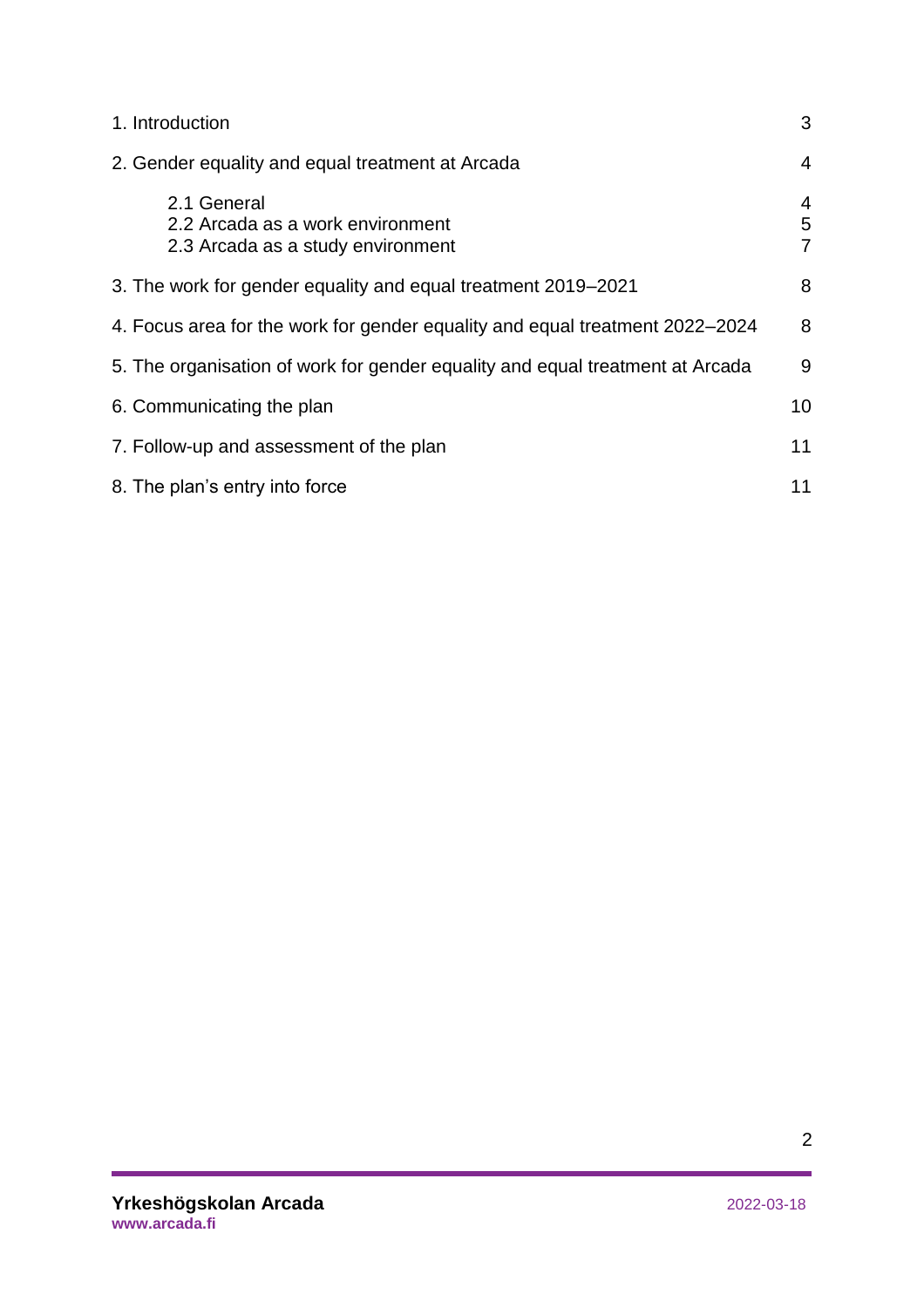## <span id="page-2-0"></span>**1. Introduction**

The purpose of this plan is to draw up the guidelines on an overarching level to promote gender equality and equal treatment within the academic community at Arcada. The goal is for the plan to give students as well as coworkers support regarding the questions which it concerns. Arcada's values are defined as:

*The operational culture is respectful and ambitious The operational environment is inclusive and encouraging The operational ways are humane and agile*

One of the goals defined in Arcada's strategy for the year of 2030 is that Arcada should be '' *an attractive operational environment for all actors, students as well as staff, based on credible quality, competence and openness as well as gender equality and equity.''* 

Our values and our strategy direct our daily work and interactions. They constitute the pillars supporting the work for gender equality and equal treatment at Arcada. As an organisation, we want to show that we in our daily activities take responsibility and aim for the principles of gender equality and equal treatment as defined in this plan. If we feel that values such as gender equality and equal treatment are present in our day-to-day life, it makes our work, learning, and our togetherness more rewarding. We will also feel better and be energized together. As an institution of higher education, our responsibility when it comes to these questions is significant. We educate for working life and society at large and how we work with our diverse student community and questions of gender equality also has effects beyond Arcada.

Arcada also highlights the UN Sustainable Development Goals, which also direct us in our work for gender equality and equal treatment.<sup>1</sup> In addition to this plan, questions regarding gender equality and equal treatment at Arcada are touched upon in Arcada's annual staff and development plan as well as in Arcada's guidelines for the handling of harassment and unfair treatment.

The occupational safety commission has been responsible for developing this plan. The plan was developed in active cooperation with coworkers and the student union ASK. The work with the new plan began with a workshop in May 2021 and a follow-up in October 2021 for students and coworkers. All interested coworkers and students were invited to join the discussion and have had the opportunity to come forward with viewpoints on the current situation and suggestions of change for the new plan. In September 2021, the student union ASK arranged a workshop exclusively for students. In connection with the first workshop in May, it was discussed what gender equality and equal treatment at Arcada entail and which themes would be important to include in the new plan. In the later workshop, the discussion concerning what the focus of the plan should be continued. During the Arcada Day 2022, Arcada's education and inspiration day for coworkers in January 2022, an active dialogue was held regarding focus and concrete measures. The measures that Arcada commits to during the operational period of the plan were defined based on these discussions to ensure that all of us work together for *an inclusive Arcada.*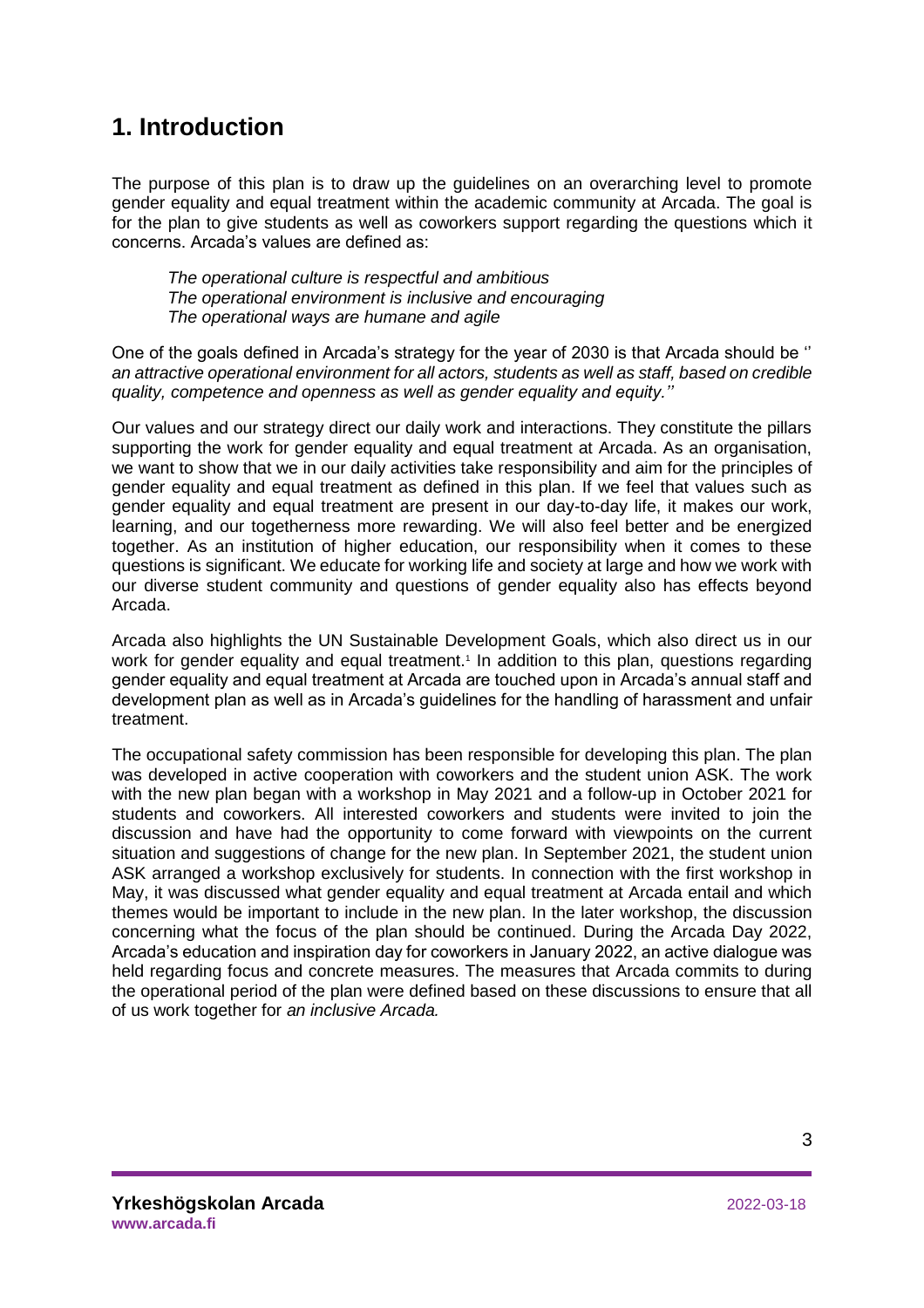## <span id="page-3-0"></span>**2. Gender equality and equal treatment at Arcada**

## <span id="page-3-1"></span>**2.1 General**

## **2.1.1 Promotion of gender equality and equal treatment regardless of gender identity and sexual orientation**

The operations of Arcada center around the notion that every individual shall have equal opportunities, rights and obligations regardless of gender identity. This entails the same opportunities for education, employment, career, and personal development as well as a distribution of work tasks and influence regardless of gender identity. Gender-specific stereotypes and work images belong in the past and Arcada's ambition is to decrease gender segregation regarding both students and coworkers. Arcada strives to disintegrate a heteronormative point of view. This concerns all operations within the higher education institution. At Arcada there are unisex toilets as well as a unisex changing room, but there are also separate male and female toilets and dressing rooms. Arcada strives to take gender diversity into account in all communication and in all systems whenever possible, but Arcada notes that many government reports, which concern Arcada, still require a division into male and female and do not take gender diversity into consideration.

## **2.1.2 Equal treatment regardless of ethnic background, language, and**

## **nationality**

Arcada wants to promote ethnic and social diversity. At Arcada we also want there to be many coworkers and students of another nationality than Finnish. For a sense belonging to emerge, it is essential that all actors feel included. Arcada promotes an active use of both Swedish and English in accordance with Arcada's language policy. Moreover, Arcada also strives to promote understanding between people on a wider scale, which is also communicated in Arcada's internationalisation policy. For students and potential applicants, Arcada offers guidance and support for integration in Swedish and English for individuals who want to integrate with Swedish as their first language.

## **2.1.3 Equal treatment regardless of religion or conviction**

All actors at Arcada have the right to their own convictions, religion as well as the right to express their conviction. Arcada requires mutual tolerance and respect regardless of opinion or outlook. On campus, there is a room for prayer and meditation which is intended for all religions and convictions and can be used by all students and coworkers. Representatives for religious bodies are welcome at campus given that the expressed principles are adhered to.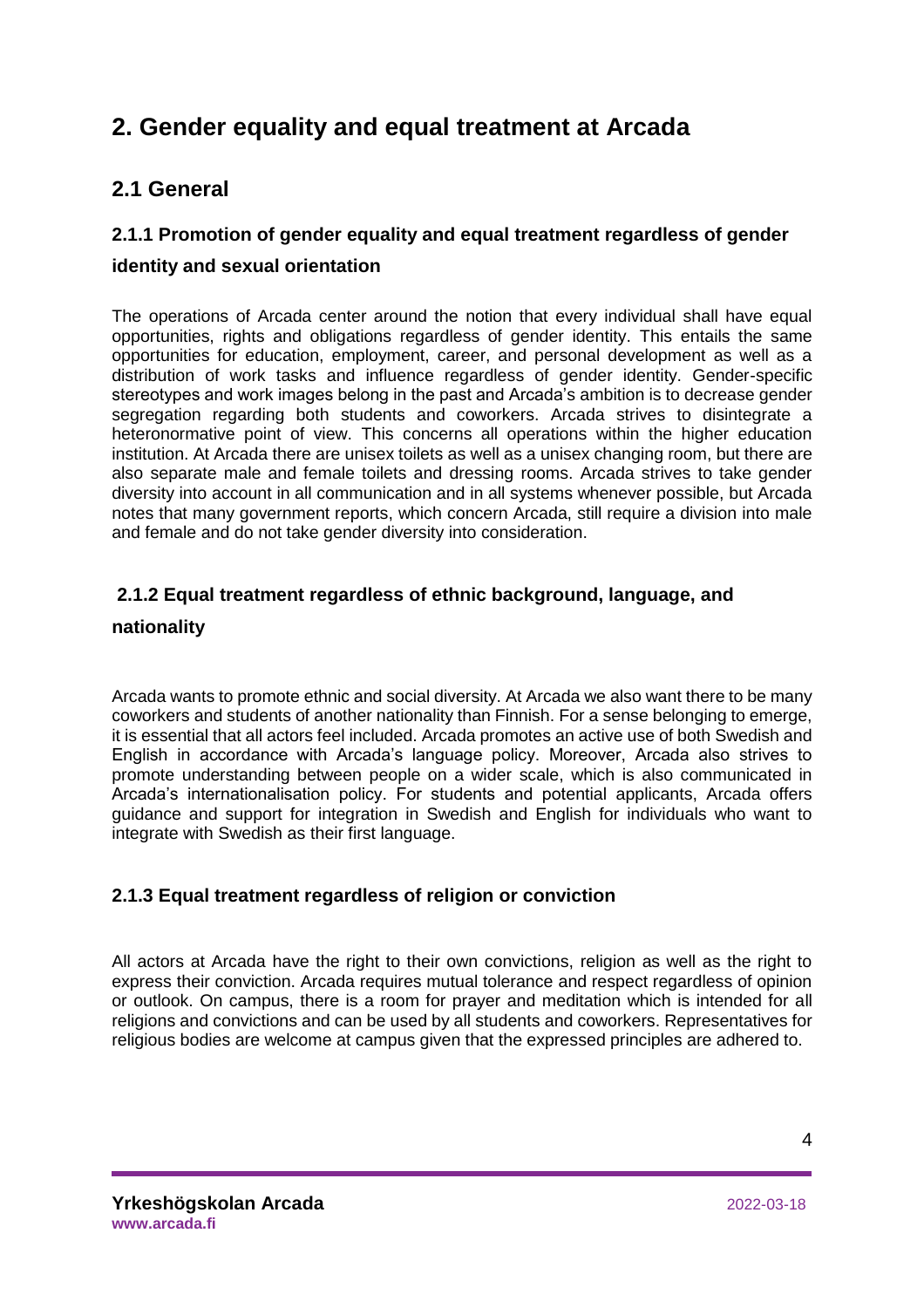## **2.1.4 Accessibility at Arcada**

Arcada works actively to create, maintain and develop a study and work environment which takes the diversity and differences of people into account, and which enables all actors to function equally in the physical, digital/virtual, psychological, and social environment. Arcada is bound by the EU directive concerning accessibility and digital services. Therefore, Arcada adheres to the national legislation in the area. Arcada strives to use plain language in all its communication to enable all parties to receive information and knowledge of interest. The goal of the measures is that the material which Arcada produces and publishes digitally shall be accessible to everyone, regardless of functional variation or cognitive impairment. The work is continuous and requires that the staff be educated and given support in material production. During 2022, Arcada will draw up an accessibility plan which covers all aspects of accessibility. In the plan, goals and measures will be described.

## <span id="page-4-0"></span>**2.2 Arcada as a work environment**

## **2.2.1 General**

Arcada is a multiprofessional university of applied sciences and coworkers have varying work tasks. We all work towards the same strategic goal, the same result, with the same foundation of values and for the same cause. Everyone's contribution is equally valuable because the result always consists of the sum of the parts. We can all learn from each other; coworkers as well as students. This insight is fundamental in an organisation where learning happens on many levels. We want to point out the importance of curiosity and openness in relation to each other and what we are working with. This openness both entails that we listen to each other and that we raise matters for discussion in a respectful way. The organisational culture shall help us work together. At Arcada, we value the wellbeing of our coworkers. Hence, drawing on the expertise within health promotion available in-house and in collaboration with Arcada HR and occupational healthcare, Arcada offers services and support to promote a sustainable worklife.

## **2.2.2 Equal treatment in recruitment and wage setting**

#### **Recruitment**

Arcada's strategy 2030 clearly states that ''*all recruitment shall take the value of an international profile into account and view diversity as a resource and driving force for quality and thereby for the Swedish in Finland and Finnish society as a whole.* 

Arcada monitors the diversity among staff with measurements of gender, nationality, and age. The goal of each recruitment is to find the most suitable person for the position. Simultaneously, Arcada strives to strengthen the diversity through recruitment as well as recruiting sustainably. With sustainable recruitment we mean that the recruitment at Arcada is free of prejudice, planned for the long-term as well as systematised.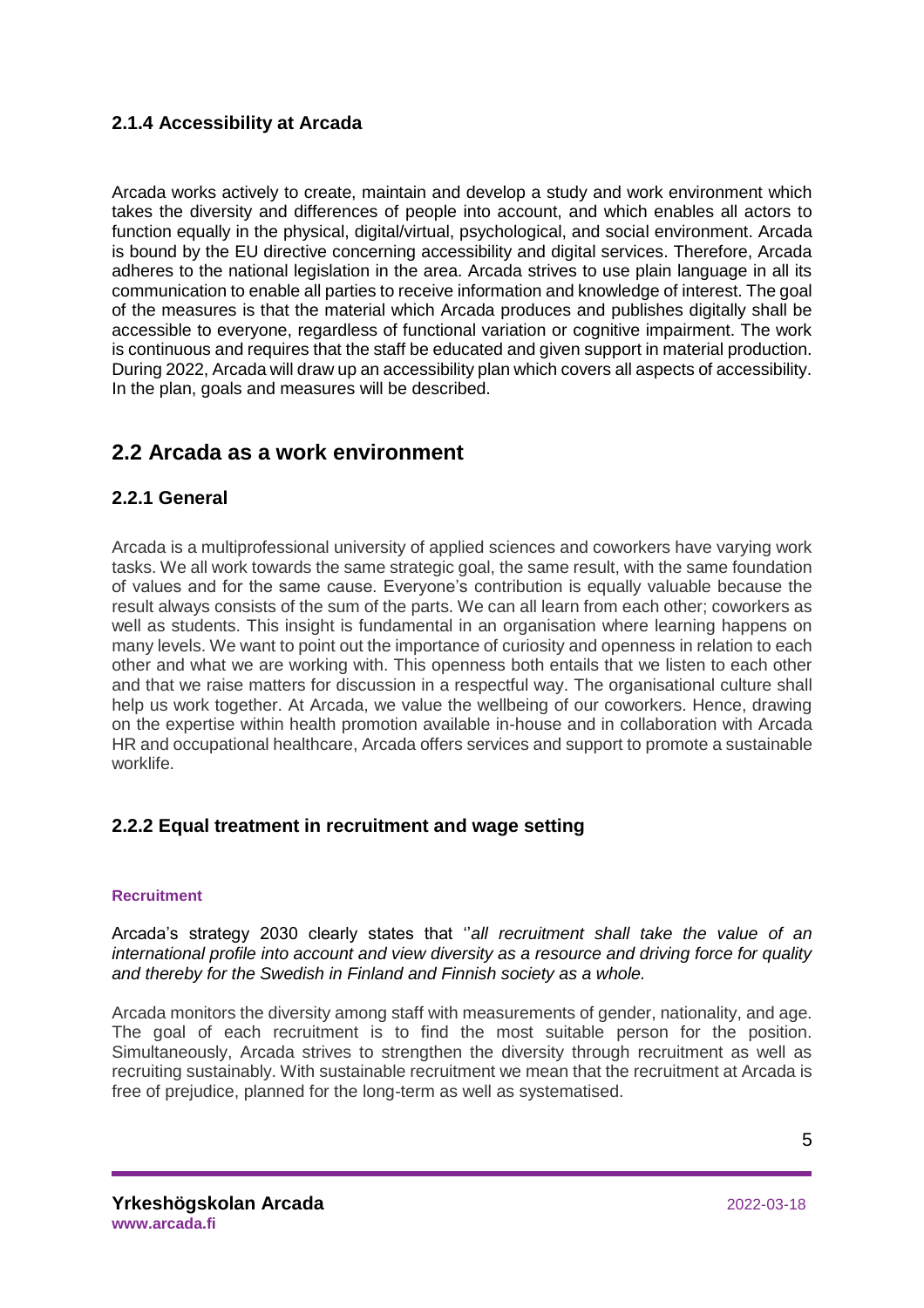#### **Wage setting**

Arcada uses the Korn Ferry model for assessing the requirement-level of positions within the organisation. This assessment tool is used to achieve equal pay. With the help of these assessments, reliable comparisons can be made between positions at Arcada and positions at other Finnish companies and organisations at the same level of requirement. Positions are assessed when positions are filled and when coworkers get new areas of responsibility or tasks. Arcada does an annual survey on wages in cooperation with Korn Ferry which is presented and discussed with the cooperations committee and the management group. The purpose of the survey is to identify unfounded differences and to be able to correct and even out any potential anomalies in the long run.

#### **2.2.3 Balance between work and private life**

Arcada strives to address all the different challenges that coworkers of different ages and in different life situations face when trying to balance work and private life. Coworkers are to be treated equally in relation to the distribution of work tasks, rewards and advancements in their careers regardless of familial duties or life situation. Familial duties can, in addition to caring for young children, also involve caring for elderly parents or other close relatives. At Arcada, the majority of the coworkers have flexible working hours which makes it easier to balance work life and family life. Many functions are possible to carry out remotely if needed, even though the need for physical presence is very clear in some cases. Arcada supports working remotely in all situations where it furthers the task at hand and is feasible. The exception entails tasks which require physical presence during set work hours. The general guideline, however, is that 40 per cent of work hours are to be carried out on campus.

Arcada has a positive attitude towards parental leave and Arcada supports coworkers who wish to take advantage of these opportunities. Even shorter periods of part-time arrangements due to family reasons are possible provided that the workload allows it. Upon returning from parental leave and any other longer leave (longer than 6 months) a new introduction can be arranged and a mentor can be appointed if necessary. Arcada permits parents of children who are under the age of 10 and who have fallen ill, the possibility of unpaid leave for three days to arrange for the care of the child. If needed, coworkers can request unpaid leave for a longer time than three days for this purpose. Arcada takes older coworkers into consideration by offering flexible arrangements regarding work hours, shortened work hours as well as other individual arrangements if needed and to the extent possible. The experience of older coworkers is invaluable to Arcada as an expert organisation. The goal is that all coworkers, regardless of age, are made aware of and receive support to care for both their work health and work ability. This is to ensure a long and enriching career at Arcada.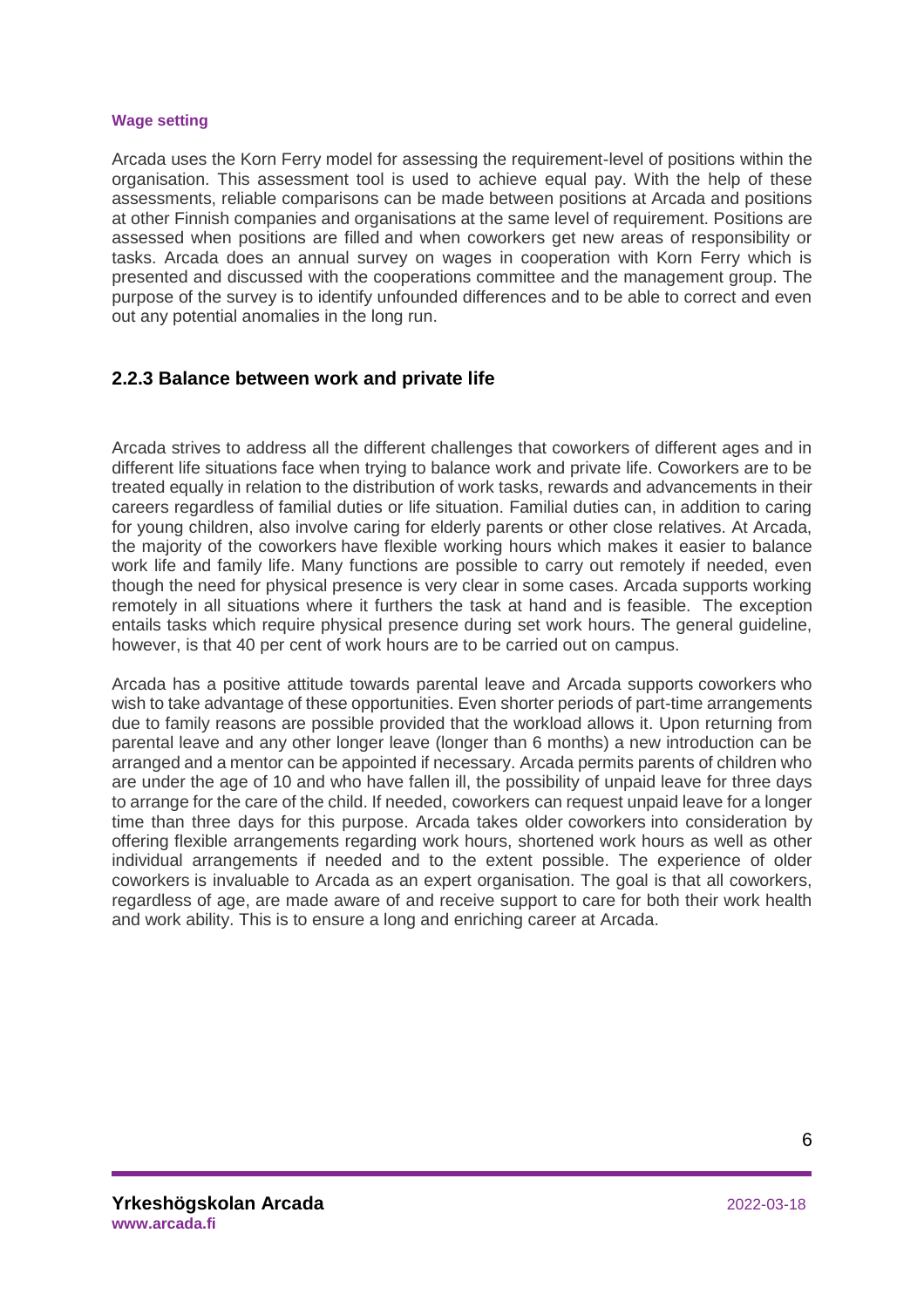## <span id="page-6-0"></span>**2.3 Arcada as a study environment**

## **2.3.1 General**

At Arcada, the wellbeing of our students is important. A sustainable student life is supported through a wide spectrum of services. All students at Arcada are to be treated equally and fairly. All information which is central for the execution of studies shall be available in both Swedish and English. Arcada's pedagogical policy highlights Arcada's values and student and learning centred pedagogy. The goal is that the students at Arcada are aware of the UN Sustainable Development Goals, as well as how different values affect society, work communities and individuals. Arcada's aspiration is to support the students' ability to respect the equal value of all humans as well as to act fairly, equally, and inclusively.

#### **2.3.2 Equal treatment in student recruitment**

Arcada's strategy 2030 states that ''*all recruitment shall take the value of an international profile into account as well as view diversity as a resource and driving force for quality and thereby for the Swedish in Finland and Finnish society as a whole.* 

Arcada's admissions criteria and admissions processes are based on and adhere to current legislation. They are continuously reviewed and developed to secure the equal treatment of all applicants. The prevailing gender distribution and imbalance within some sectors on the labour market, with some male and female dominated industries, is reflected in the degree programmes at Arcada. The goal is to achieve a more even gender representation in the degree programmes. In the recruitment of students and marketing, Arcada tries to combat stereotypical views and strives to, for example, attract more female students to the engineering programmes and more male students to the healthcare programmes.

#### **2.3.3 Equal treatment in teaching, counselling and examination**

The goal is to develop teaching and studies at Arcada so that gender equality and equal treatment thinking permeates all teaching, counselling and examination and so that all students are made aware of Arcada's values. Arcada offers special pedagogical support to students whose studies are obstructed by learning difficulties, motor, auditory or visual impairments, injury, or illness. All students are offered equal opportunities for counselling and support in their studies regardless of which degree programme theyare studying in. A number of degree programmes at Arcada are bound by **SORA** legislation and for these Arcada has both the right and the obligation to require certifications regarding the students' health and ability to function as well as criminal record and the right to revoke or reinstate the study right.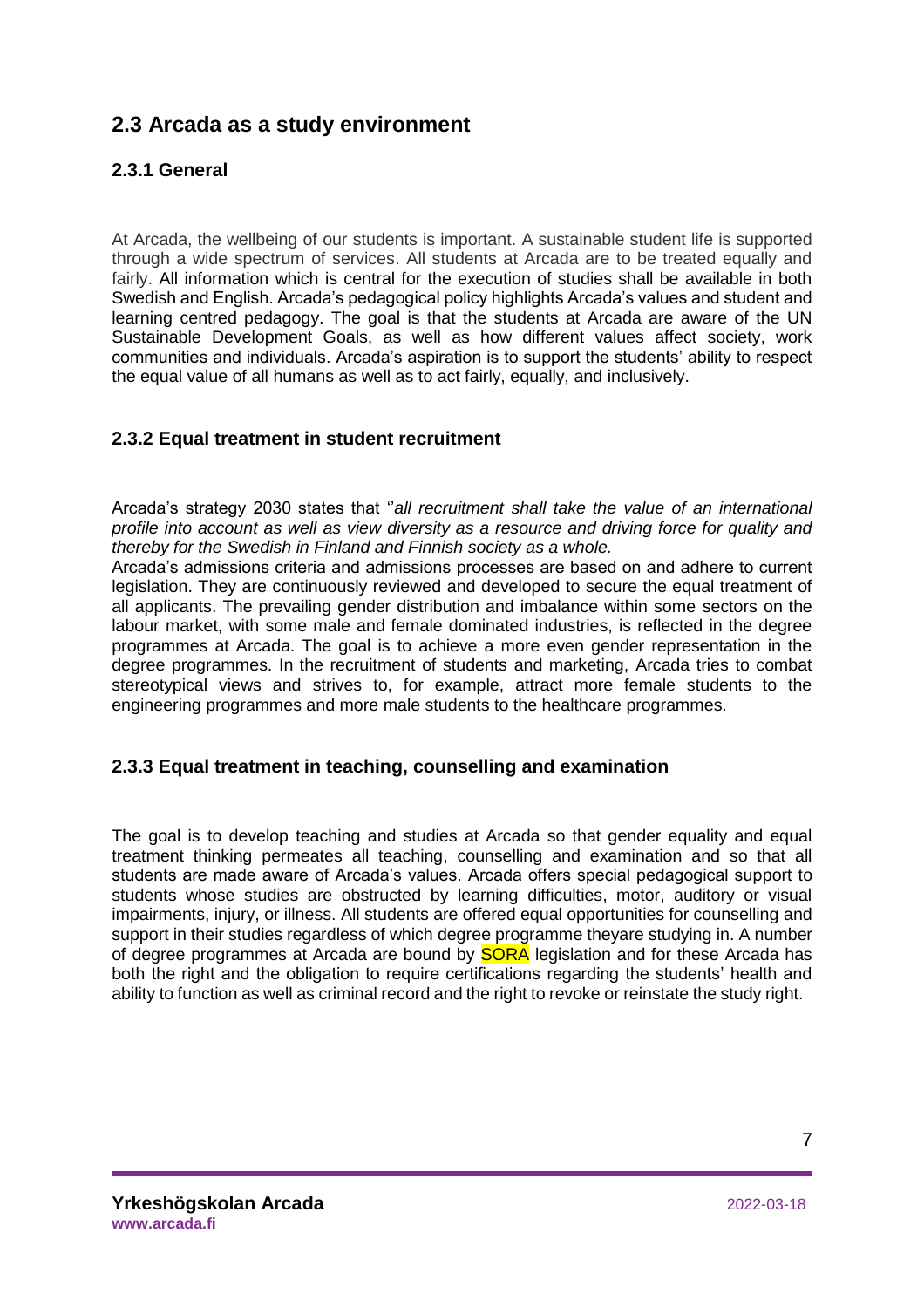#### **2.4 Zero tolerance against discrimination**

Everyone, coworkers and students alike, are responsible for the culture at Arcada being such that every individual is treated with respect, reasonand objectively. The goal is that nobody at Arcada is subjected to harassment and that everyone, coworkers as well as students, know how to react in cases of unreasonable behavior, harassment, or conflict. All forms of harassment, discrimination or unfair treatment are actively counteracted and all signs of such phenomena are to be handled immediately. Specific instructions on how to react exist on Arcada's intranet. Arcada takes all reports seriously and is committed to following up on and resolving all cases. Arcada is also responsible for making sure that the person who made the report isn't subjected to retaliation.

At Arcada, both students and coworkers use the electronic tool *Incy* for reporting purposes. In addition to making formal reports with the help of the electronic tool, coworkers can also always point out deviations directly to their manager, to a member of Arcada's occupational safety commission, cooperations committee or to Arcada's HR. A student on the other hand, can besides using Incy always point out deviations to Arcada's student representative or the student union ASK's harassment ombudsman. Arcada can give coworkers who are found guilty of harassment, discriminatory behaviour or unfair treatment a note, a written warning or alternatively fire them. Arcada can give students who are guilty of harassment, discriminatory behaviour or unfair treatment a written warning, and in serious and repeated cases expel students from studies for a certain amount of time, for a year at the most.

## <span id="page-7-0"></span>**3. The work for gender equality and equal treatment 2019– 2021**

Arcada's prior plan for gender equality and equal treatment was in effect during the period 2019-2021. The plan included 18 goals for the three-year period. The plan was regularly followed up by both the occupational safety commission and the management group. To the extent that the goals were not achieved, they have been discussed and in suitable parts they have been considered in connection with the development of this plan. A summary of how well the goals were achieved can be found in annex 2.

## <span id="page-7-1"></span>**4. Focus area for the work for gender equality and equal treatment 2022–2024**

The focus of the operational period for this plan is an inclusive and respectful organisational culture which counteracts all forms of discrimination. A key requirement to promote sustainability and wellbeing in the work and study community is to give everyone a chance to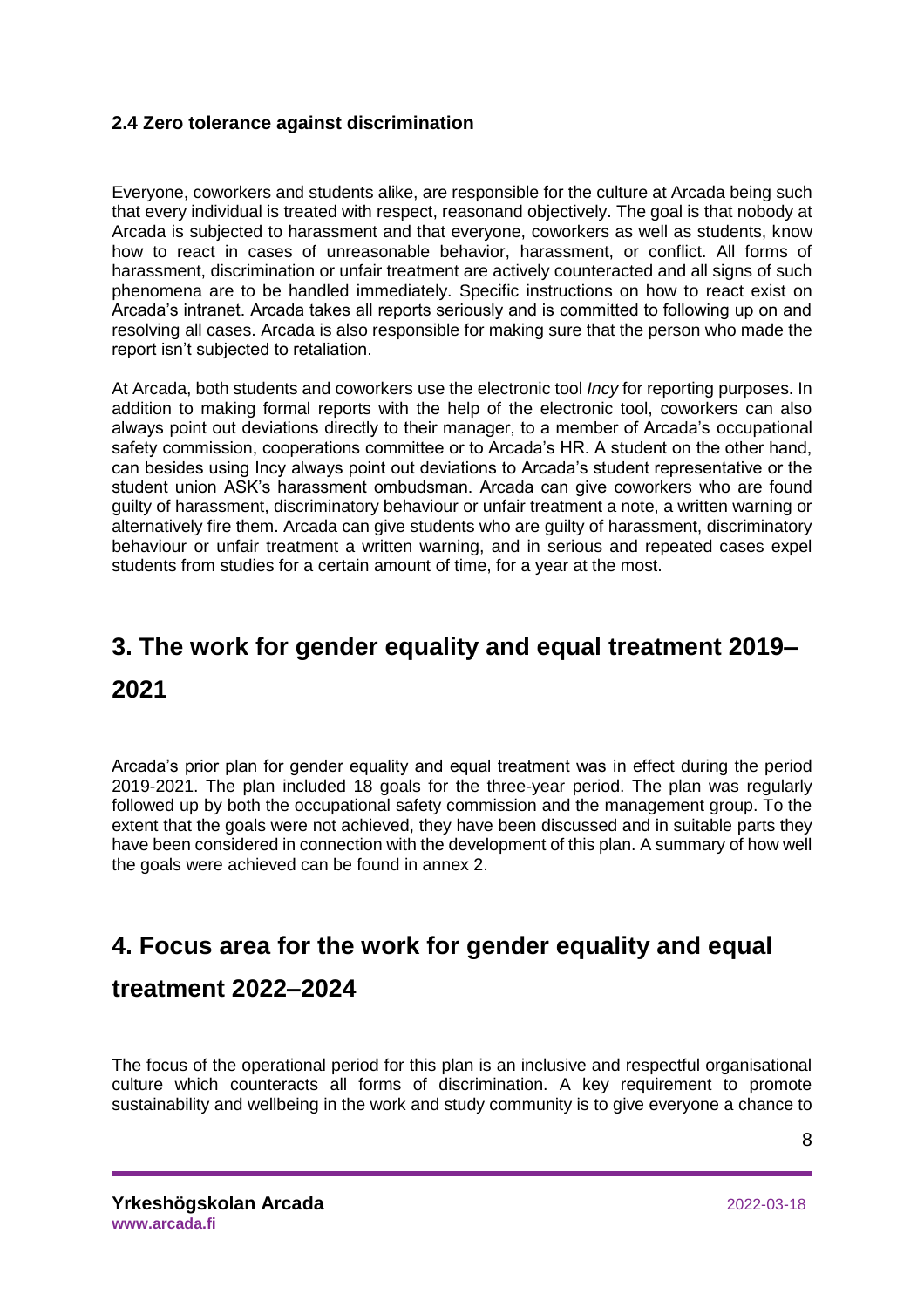be full-fledged members of it. A new challenge regarding inclusion has emerged due to the remote and hybrid forms of studies and work which are here to stay. We need to find creative and sustainable solutions for creating inclusion and equal opportunities for participation in that context as well.

In connection with the Arcada day in January 2022 the staff has defined which **concrete and sustainable measures** on an organisational, executive, team and individual level to promote inclusion at Arcada during the coming three years. The plan of action from a student perspective has also been discussed with the student union ASK. Everyone has an individual responsibility to contribute in order to achieve the goals of the plan. Annex 3 contains the concrete measures, time frame, person responsible person and indicators.

During the plan's operational period, the goal is to create a greater awareness amongst the actors at Arcada, not only in regard to the existence of the plan or the individual responsibility in relation to the plan, but also to **increase the knowledge of questions concerning gender equality and equal treatment.** As part of this effort, Arcada and Folkhälsan arrange a joint seminar on diversity in work life for the employees of both organisations on 22.3.2022 in connection with Minna Canth day and UN's week against discrimination. The student union ASK has also been invited to the seminar.

Another goal for the operational period of the plan is **to highlight the manager's responsibility and ability to** take preventive measures in connection with reports of discrimination, perceived harassment or unfair treatment.

During the operational period, Arcada will investigate the possibilities to start using **anonymous recruitment**, which means that each application is processed without identifying information until the interview stage. The purpose of this is to minimise subconscious discrimination, for example due to gender identity, nationality or functional variations at the recruitment stage.

At present, there is a skewness partly among principal lecturers and PhDs as a clear majority among them are men, and partly among managers on the administrative side where there is a clear female majority. The imbalance is taken into consideration to the extent possible when new appointments are made.

## <span id="page-8-0"></span>**5. The organisation of work for gender equality and equal treatment at Arcada**

At Arcada there is a occupational safety commission, which acts as a cooperation body for matters of gender equality at Arcada. The commission has the overarching responsibility for the development and the surveying of Arcada's plan for gender equality and equal treatment. In the occupational safety commission, there are two occupational safety representative (one ordinary and one vice) who represent the teaching staff and one vice occupational safety representative who represents the researchers and the administrative staff, a gender equality representative, the occupational safety executive, the head of security as well as other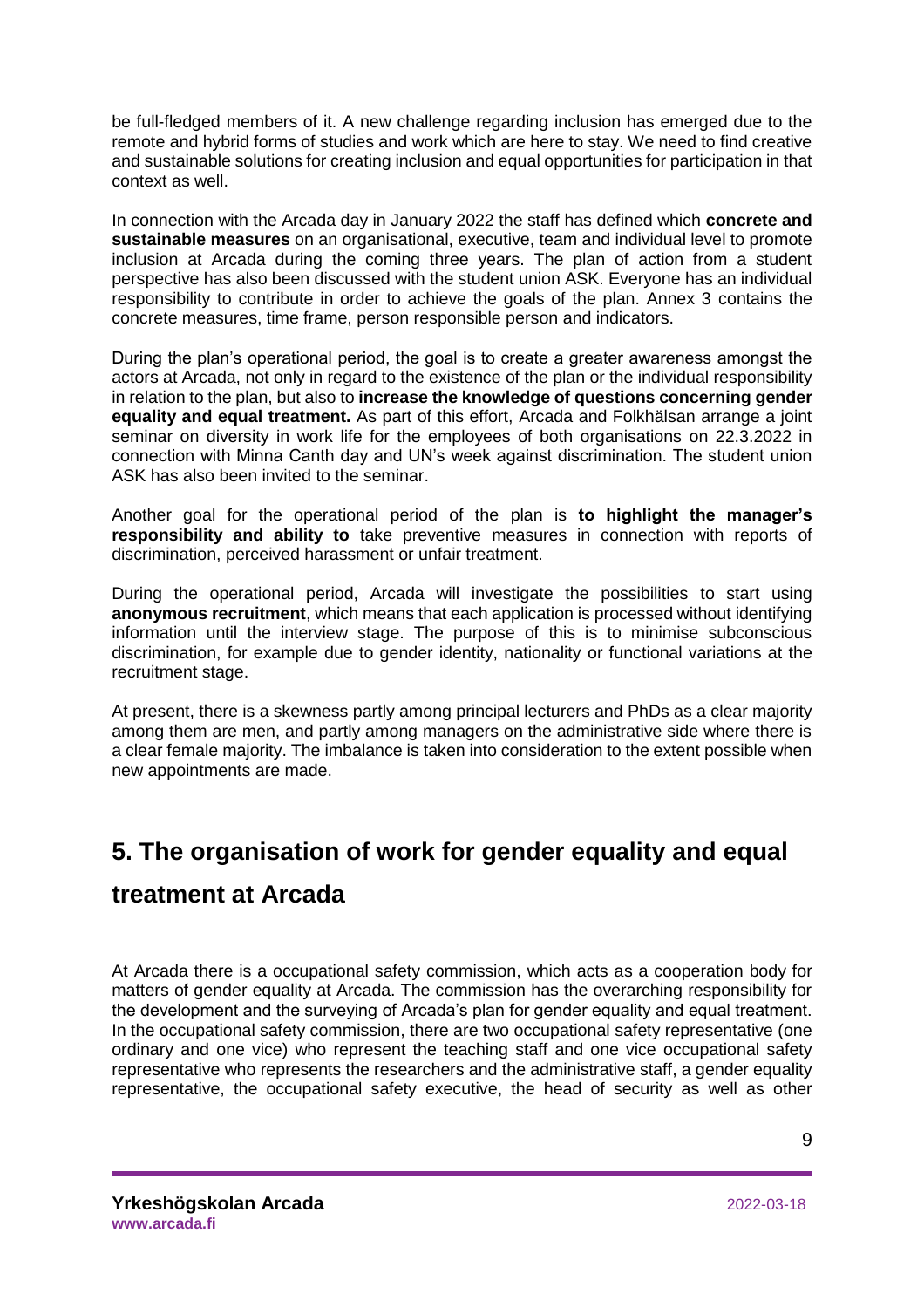potential experts. The commission manages and aises questions of gender equality at Arcada in cooperation with Arcada's management group.

Arcada's leadership and executives have a special responsibility to ensure that questions linked to gender equality and equal treatment are developed in a conscious and targeted way and to react in cases of deviations from this plan. The rector and the rest of the management group maintain an active dialogue with the student union ASK to achieve the goals which concern the study environment at Arcada. In addition, Arcada's student representative also works to promote the gender equality plan amongst students.

In order for gender equality and equal treatment to be a reality at Arcada, it is, however, required that each member Arcada's community participates in the work. The attitude and the behavior of each coworker and student is crucial for Arcada to be able to fulfill the goals in this plan on a practical level.

## <span id="page-9-0"></span>**6. Communicating the plan**

In order for this plan to work as a tool in the work for gender equality and equal treatment at Arcada, the plan needs to be easily available to coworkers as well as students and both groups need to be actively informed regarding the existence of the plan and the follow up. They also need to be educated in matters of gender equality and equal treatment and to be made aware of methods for reporting deviations. The plan shall be communicated in both Swedish and English. It is to be publicly available on our external website.

#### **Coworker communication**

For coworkers, the plan is introduced during the introduction course for new employees as well as in connection with the annual development and operational dialogues. At Arcada's intranet for coworkers, there will also be a short summary of the plan, as well as information regarding the follow-up. Education in matters of gender equality and equal treatment will be further developed during the operational period of this plan.

#### **Student communication**

For students, the plan for gender equality and equal treatment is introduced in connection with their general studies or in connection with the material that the students receive during the introductory days at the beginning of their studies. This will be further developed during the operational period of the plan. The plan shall be found on the students' portal called Start as well as on the student's union ASKS's website.